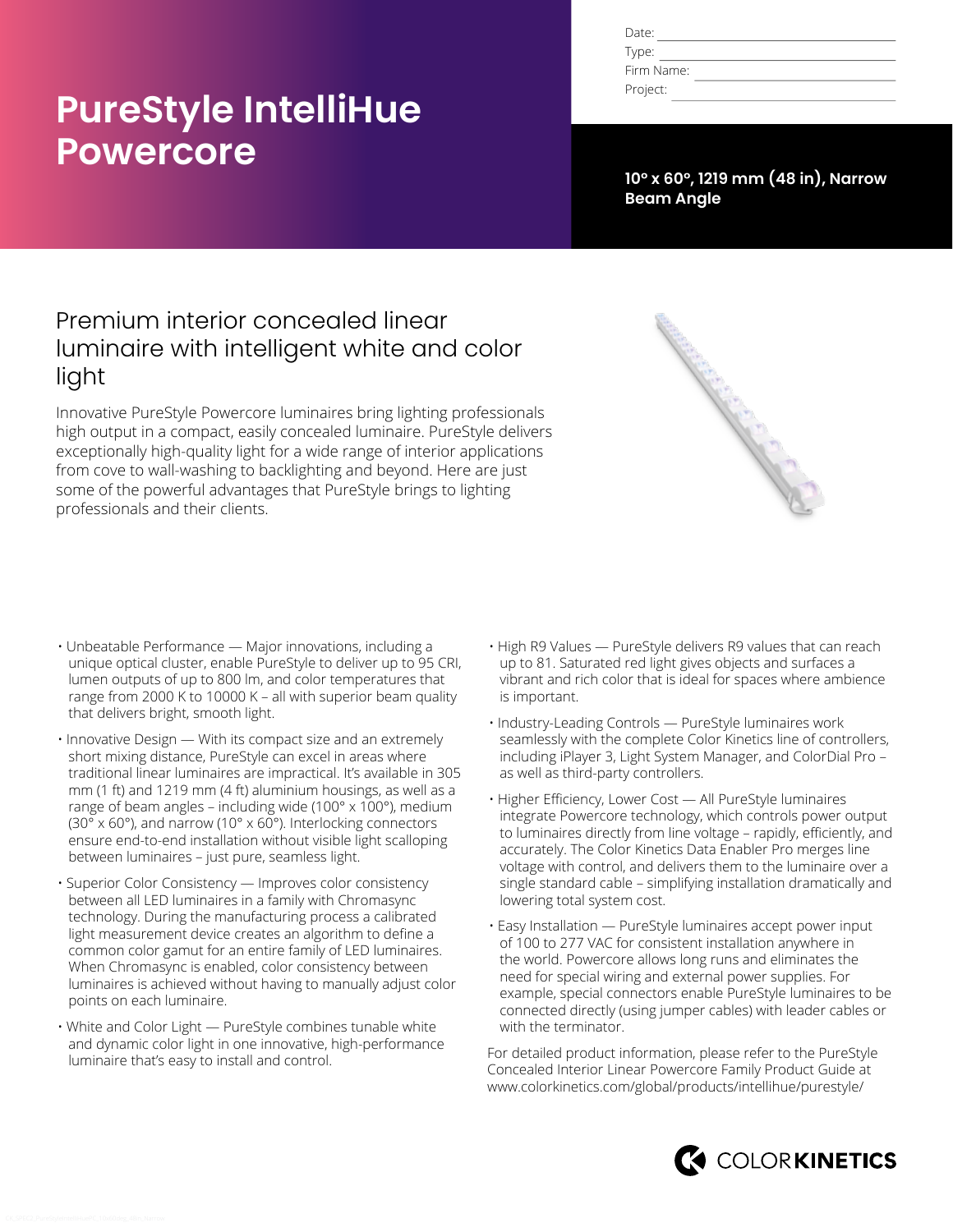# Specifications

Due to continuous improvements and innovations, specifications may change without notice.

### **Output**

| Beam Angle                 | $10^{\circ} \times 60^{\circ}$ |
|----------------------------|--------------------------------|
| Lumens 2700 K <sup>t</sup> | 3,056                          |
| Lumens 4000 K*             | 2,828                          |
| Efficacy (lm/W) 2700 K     | 60                             |
| Efficacy (lm/W) 4000 K     | 59                             |
| <b>CRI 2700 K</b>          | 93.3                           |
| CRI 4000 K                 | 93.3                           |
| CRI R9 2700 K              | 82                             |
| CRI R9 4000 K              | 68.2                           |

## **Electrical**

| Input Voltage                          | 100 to 277 VAC, auto-ranging, 50/60 Hz |                      |      |
|----------------------------------------|----------------------------------------|----------------------|------|
| Power Consumption                      |                                        |                      | 52 W |
| (Maximum at full output, steady state) |                                        |                      |      |
| Power Factor                           |                                        | 0.9 @ 100 to 240 VAC |      |
| Power Factor                           |                                        | 0.85 @ 277 VAC       |      |
|                                        |                                        |                      |      |

*For Surge Protection Requirements for LED Lighting Systems, please refer to www.colorkinetics.com/KB/surge-protection.*

### **Control**

Data Enabler Pro (DMX or Ethernet)

#### **Control System**

Color Kinetics full range of controllers, including Light System Manager, Video System Manager Pro, iPlayer 3, Antumbra iColor Keypad, and ColorDial Pro, or third-party controllers

| Remote Monitoring & Management | ActiveSite Ready, works with |
|--------------------------------|------------------------------|
|                                | Interact Landmark            |

### **Lumen Maintenance**

| Threshold <sup>§</sup> | Ambient<br>Temperature | Reported | Calculated¶ |
|------------------------|------------------------|----------|-------------|
| L <sub>90</sub>        | $25^{\circ}$ C         | 13,000   | 13,000      |
|                        | 50 °C                  | 13,000   | 13,000      |
| ∟ <sub>80</sub>        | $25^{\circ}$ C         | 28,600   | 28,600      |
|                        | 50 °C                  | 28,600   | 28,600      |
| $-70$                  | $25^{\circ}$ C         | 46,100   | 46,100      |
|                        | 50 °C                  | 46,100   | 46,100      |
| ∟ <sub>50</sub>        | $25^{\circ}$ C         | > 54,000 | 90,300      |
|                        | 50 °C                  | > 54,000 | 90,300      |

### **Physical**

| Temperature Ranges       |                                                             |
|--------------------------|-------------------------------------------------------------|
| Luminaire Connections    | Integral male/female connectors                             |
| Lens                     | Polycarbonate                                               |
| <b>Housing Material</b>  | Extruded anodized aluminium, white powder-<br>coated finish |
| Weight                   | $1.8 \text{ kg} (4.2 \text{ lb})$                           |
| (Height x Width x Depth) |                                                             |
| <b>Dimensions</b>        | 58.5 x 1213.5 x 40 mm (2.3 x 47.75 x 1.57 in)               |

#### **Temperature Ranges**

**Humidity** 

-20 to 50 °C (-4 to 122 °F) Operating -20 to 50 °C (-4 to 122 °F) Startup -40 to 80 °C (-40 to 176 °F) Storage

| 0 to 95%, non-condensing |
|--------------------------|
|--------------------------|

#### **Luminaire Run Lengths**

To calculate luminaire run lengths and total power consumption for your specific installation, download the Configuration Calculator from www.colorkinetics.com/support/install\_tool/

### **Certification and Safety**

| Approbation | UL/cUL, FCC Class B, CE, PSE, CQC, RCM |
|-------------|----------------------------------------|
| Environment | Dry/Damp Location, IP20                |



\* Correlated color temperature (CCT) complies with ANSI C78.377-2008 for the chromaticity of solid state lighting products.

† 305 mm (1 ft) lumen output measurements comply with IES LM-79-08 testing procedures. 1219 mm (4 ft) measurements are estimated based on the 305 mm (1 ft) measurements.

§ Lxx = 50% lumen maintenance (when light output drops below 50% of initial output). All values are given at B10, or the median value where 90% of the LED population is better than the reported or calculated lumen maintenance measurement.

¶ Lumen maintenance figures are based on lifetime prediction graphs supplied by LED source manufacturers. Whenever possible, figures use measurements that comply with IES LM-80-08 testing procedures. In accordance with TM-21-11, Reported values represent the interpolated value based on six times the LM-80-08 total test duration (in hours). Calculated values represent time durations that exceed six times the total test duration.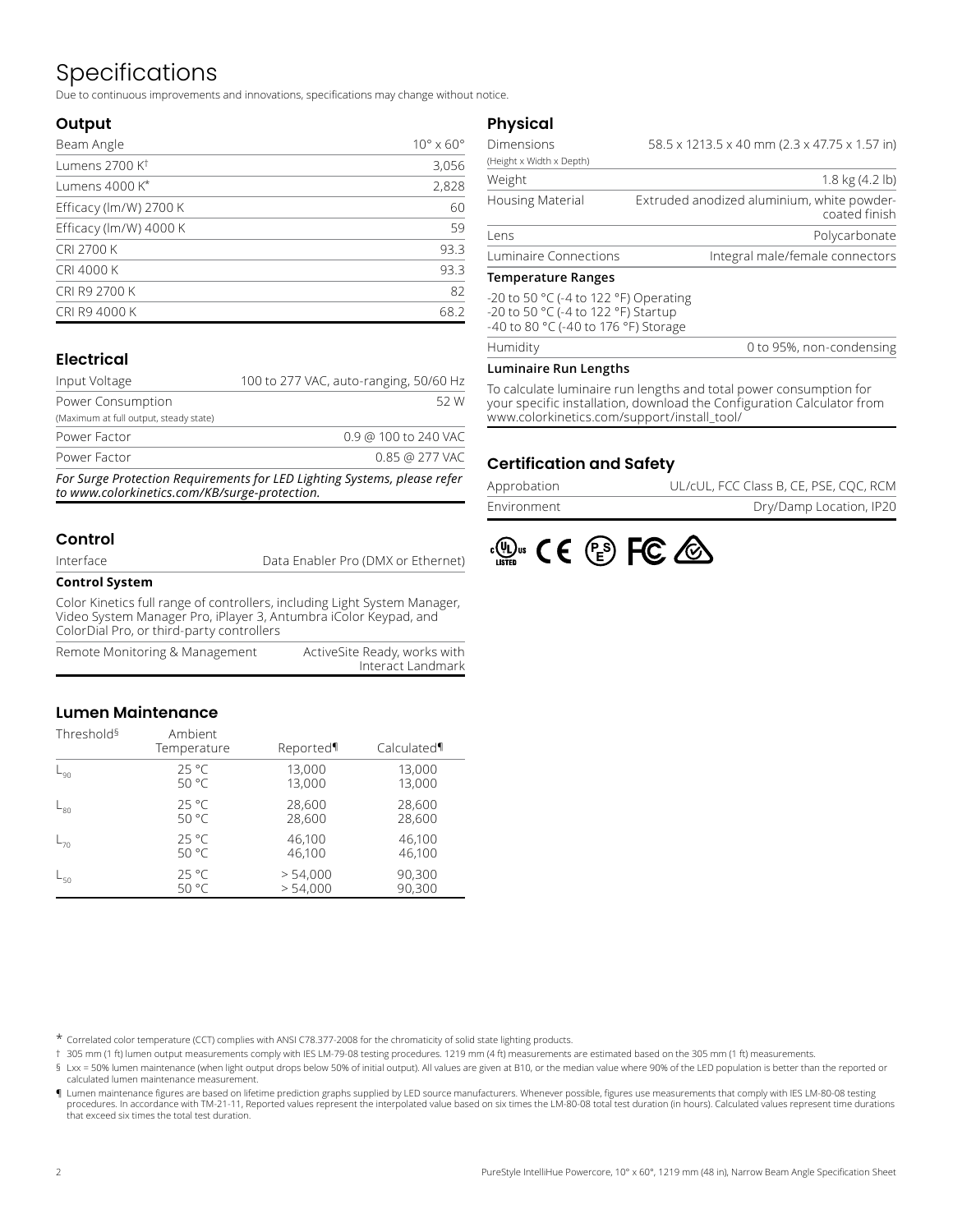# Dimensions



# Photometrics, 2700 K, 10° x 60°, 305 mm (12 in)

Photometric data is based on test results from an independent NIST traceable testing lab. IES data is available at [www.colorkinetics.com/support/ies.](http://www.colorkinetics.com/support/ies)

| Beam Angle             | $10^{\circ} \times 60^{\circ}$ |                 |
|------------------------|--------------------------------|-----------------|
| I FD                   | 2700 K                         | 10 <sup>o</sup> |
| Lumens 2700 K          | 764                            |                 |
| Efficacy (lm/W) 2700 K | 60                             |                 |

### **Polar Candela Distribution**



#### **Zonal Lumen**

| _____________ |        |             |
|---------------|--------|-------------|
| Zone          | Lumens | % Luminaire |
| $0 - 30$      | 567.6  | 73.0%       |
| $0 - 40$      | 689.9  | 88.8%       |
| $0 - 60$      | 757.0  | 97.4%       |
| $0 - 90$      | 776.9  | 100.0%      |
| 60-90         | 19.9   | 2.6%        |
| $70 - 100$    | 7.9    | 1.0%        |
| $90 - 120$    | 0.1    | 0.0%        |
| $90 - 180$    | 0.1    | 0.0%        |
| $0 - 180$     | 777.0  | 100.0%      |

 $\begin{array}{cccc} 0&26&45&70&90\\ 0&2985&2985&2985&2985\\ 5&1443&1589&2009&2732&2908\\ 15&475&503&663&1270&2392\\ 25&237&269&345&776&1619\\ 25&37&269&345&776&1619\\ 53&30&29&31&124&141\\ 55&38&34&16&16&16\\ 65&30&14&8&7&7&4\\ 65&50&1&2&1&1$ 

**Illuminance at Distance**

1 fc maximum distance

| Center Beam fc |           |                   | <b>Beam Width</b> |
|----------------|-----------|-------------------|-------------------|
| 2 <sub>f</sub> | 746 fc    | $0.3$ ft          | $2.1$ ft          |
| 4 ft           | 187 fc    | 0.6 <sub>ft</sub> | 4.3 ft            |
| 6 ft           | 83 fc     | 0.9 <sub>ft</sub> | 6.4 ft            |
|                | 47 fc     | $1.2$ ft          | 8.6 ft            |
| 8ft            | 30 fc     | $1.5$ ft          | $10.7$ ft         |
| 10 ft          | 21 fc     | 1.8 <sub>ft</sub> | 12.9 ft           |
| 12 ft          |           |                   |                   |
|                | --------- |                   |                   |

54.6 ft (16.6 m) Vert. Spread: 8.6°<br>1 fc maximum distance Noriz. Spread: 56.3°

**Coefficients of Utilization - Zonal Cavity Method**

|                |  |  |                             |    |                     |  |                     |    |                                    |                      |          | Effective Floor Cavity Reflectance: 20% |                      |                      |    |                             |          |
|----------------|--|--|-----------------------------|----|---------------------|--|---------------------|----|------------------------------------|----------------------|----------|-----------------------------------------|----------------------|----------------------|----|-----------------------------|----------|
| $RCC$ %:       |  |  |                             | 80 |                     |  |                     | 70 |                                    |                      | 50       |                                         | 30                   |                      | 10 |                             | $\Omega$ |
| RW %:70 50 30  |  |  |                             |    | $\Omega$            |  | 70 50 30            |    | $\Omega$                           |                      | 50 30 20 |                                         | 50 30 20             | 50 30 20             |    |                             | $\Omega$ |
| RCR:           |  |  |                             |    |                     |  |                     |    |                                    |                      |          |                                         |                      |                      |    |                             |          |
| $\Omega$       |  |  | 1.19 1.19 1.19 1.19         |    |                     |  | 1.16 1.16 1.16 1.00 |    |                                    | 1.11 1.11 1.11       |          |                                         | 1.06 1.06 1.06       |                      |    | 1.02 1.02 1.02 1.00         |          |
| 1              |  |  | 1.14 1.11 1.08 1.06         |    |                     |  | 1.11 1.09 1.06 0.94 |    |                                    | 1.05 1.03 1.01       |          |                                         | 1.01.0.99.0.98       |                      |    | 0.97 0.96 0.95 0.93         |          |
| $\mathcal{P}$  |  |  | 1.08 1.03 0.99 0.96         |    |                     |  | 1.06 1.02 0.98 0.88 |    |                                    | 0.98 0.95 0.93       |          | 0.95 0.93 0.91                          |                      |                      |    | 0.93 0.91 0.89 0.87         |          |
| $\mathbf{3}$   |  |  | 1.03 0.97 0.92 0.88         |    |                     |  | 1.01 0.95 0.91 0.83 |    |                                    | 0.93 0.89 0.86       |          | 0.90 0.87 0.84                          |                      |                      |    | 0.88 0.85 0.83 0.82         |          |
| 4              |  |  | 0.98 0.91 0.85 0.81         |    |                     |  | 0.96 0.90 0.85 0.78 |    |                                    | 0.88 0.83 0.80       |          | 0.86 0.82 0.79                          |                      |                      |    | 0.84 0.81 0.78 0.77         |          |
| 5              |  |  | 0.94 0.86 0.80 0.76         |    |                     |  | 0.92 0.85 0.79 0.73 |    |                                    | 0.83 0.78 0.75       |          | $0.81$ $0.77$ $0.74$                    |                      |                      |    | 0.80 0.76 0.74 0.72         |          |
| 6              |  |  | 0.89 0.81 0.75 0.71         |    |                     |  | 0.88 0.80 0.75 0.69 |    |                                    | $0.79$ $0.74$ $0.70$ |          | 0.77 0.73 0.70                          |                      |                      |    | $0.76$ $0.72$ $0.70$ $0.68$ |          |
| $\overline{7}$ |  |  | 0.86 0.77 0.71 0.67         |    |                     |  | 0.84 0.76 0.71 0.66 |    |                                    | 0.75 0.70 0.67       |          |                                         | 0.74 0.69 0.66       |                      |    | 0.73 0.69 0.66 0.65         |          |
| 8              |  |  | 0.82 0.73 0.67 0.64         |    |                     |  | 0.81 0.72 0.67 0.62 |    |                                    | $0.71$ $0.67$ $0.63$ |          |                                         | $0.70$ $0.66$ $0.63$ |                      |    | 0.69 0.66 0.63 0.61         |          |
| 9              |  |  | $0.79$ $0.70$ $0.64$ $0.60$ |    |                     |  | 0.78 0.69 0.64 0.60 |    |                                    | 0.68 0.63 0.60       |          |                                         | 0.67 0.63 0.60       | $0.67$ $0.63$ $0.60$ |    |                             | 0.58     |
| 10             |  |  |                             |    | 0.76 0.67 0.61 0.58 |  |                     |    | 0.75 0.66 0.61 0.57 0.65 0.61 0.57 |                      |          | 0.65 0.60 0.57                          |                      |                      |    | 0.64 0.60 0.57 0.56         |          |

For lux multiply fc by 10.7